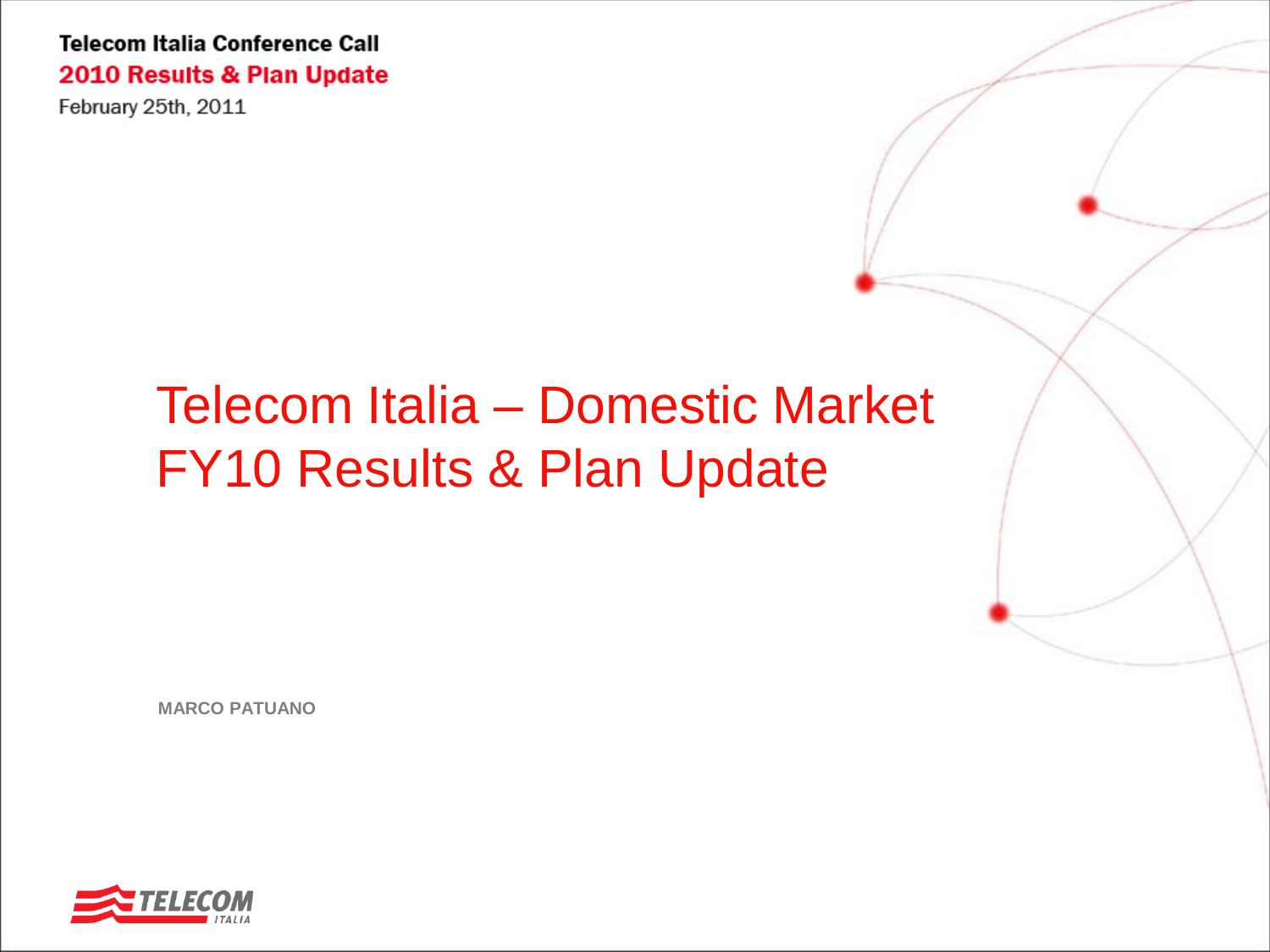These presentations contain statements that constitute forward-looking statements within the meaning of the Private Securities Litigation Reform Act of 1995. These statements appear in a number of places in this presentation and include statements regarding the intent, belief or current expectations of the customer base, estimates regarding future growth in the different business lines and the global business, market share, financial results and other aspects of the activities and situation relating to the Company and the Group.

Such forward looking statements are not guarantees of future performance and involve risks and uncertainties, and actual results may differ materially from those projected or implied in the forward looking statements as a result of various factors.

Forward-looking information is based on certain key assumptions which we believe to be reasonable as of the date hereof, but forward looking information by its nature involves risks and uncertainties, which are outside our control, and could significantly affect expected results.

Analysts are cautioned not to place undue reliance on those forward looking statements, which speak only as of the date of this presentation. Telecom Italia S.p.A. undertakes no obligation to release publicly the results of any revisions to these forward looking statements which may be made to reflect events and circumstances after the date of this presentation, including, without limitation, changes in Telecom Italia S.p.A. business or acquisition strategy or planned capital expenditures or to reflect the occurrence of unanticipated events. Analysts and investors are encouraged to consult the Company's Annual Report on Form 20-F as well as periodic filings made on Form 6-K, which are on file with the United States Securities and Exchange Commission.

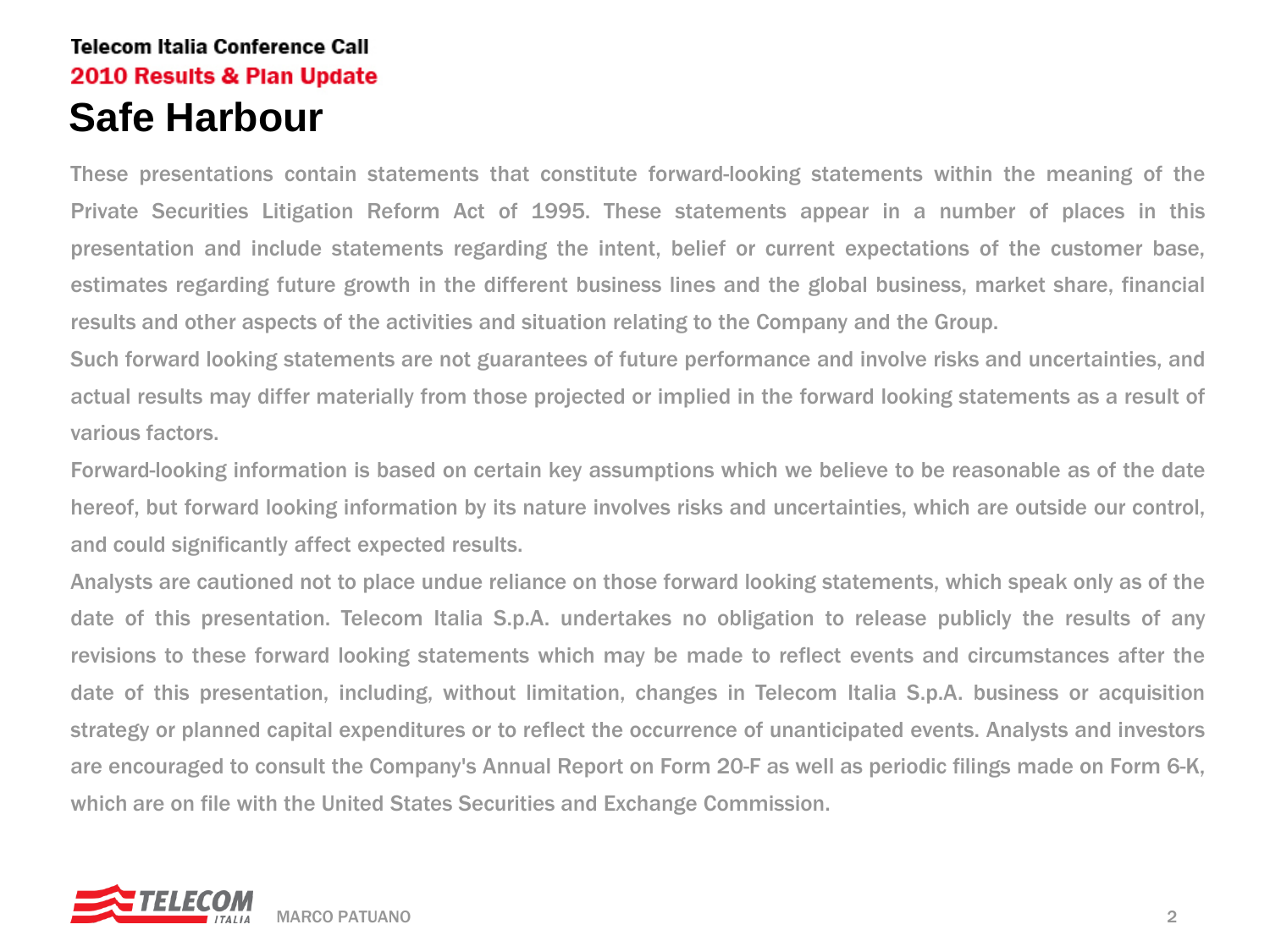## **Agenda**

# ▶ Telecom Italia Domestic 2010 Results

- ▶ Telecom Italia Domestic Plan
	- ▶ Mobile Business
	- ▶ Fixed Business
	- **Innovative Services**
	- ▶ Focus on 2011 Domestic EBITDA

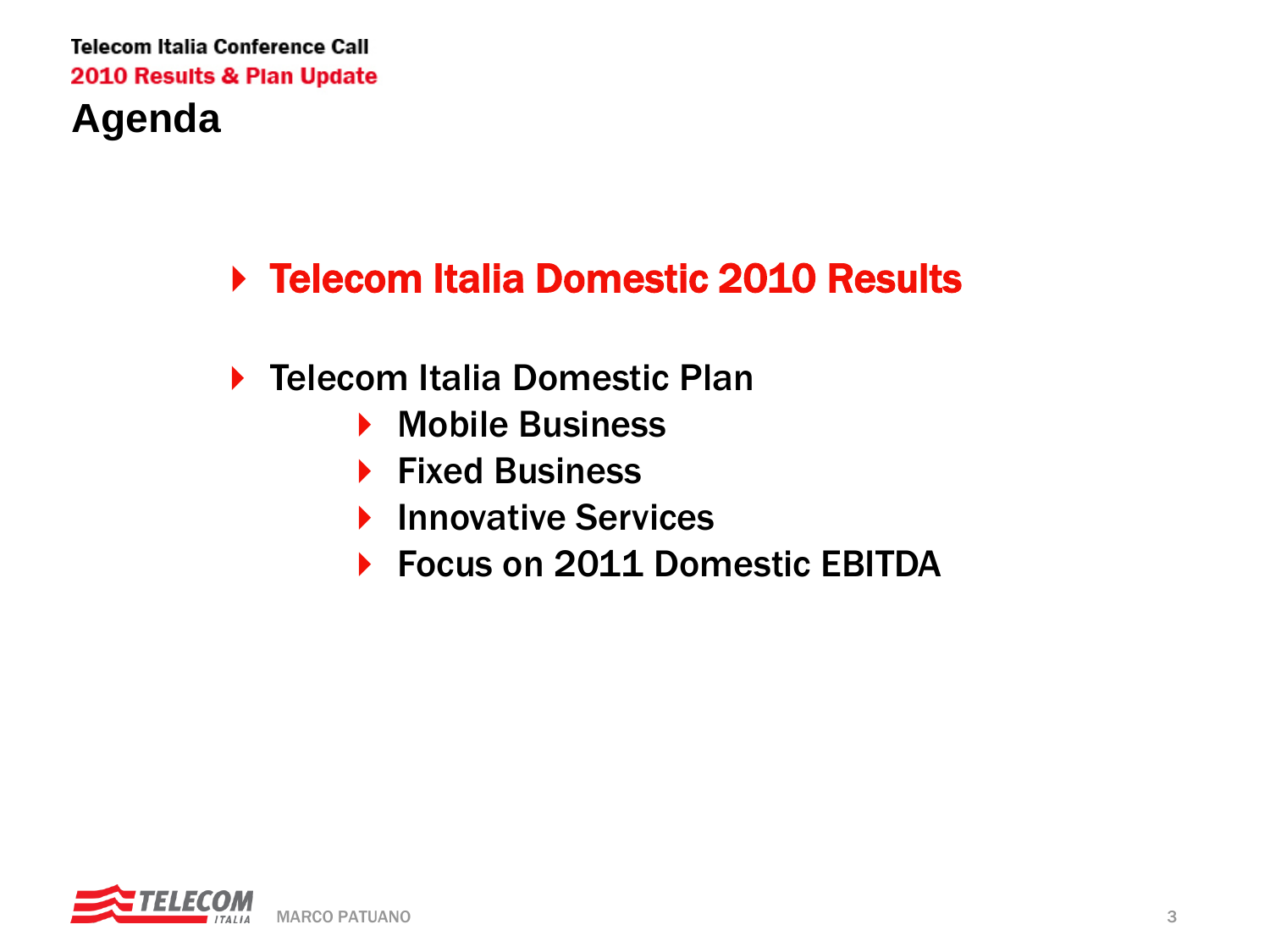2010 Results & Plan Update

### **Domestic – Strong Cash Cost Control Invested to Regain**  Competitiveness in the Mobile Business







#### **Highlights**

- **Improving quarter on quarter Fixed retail revenues**
- Mobile revenues impacted by significant customer base repositioning
- ▶ Continued progress on COGS, G&A and Personnel costs reduction
- ▶ Positive cash flow generation<sup>\*</sup> (+1.8% YoY) through capex discipline

\*EBITDA-CAPEX

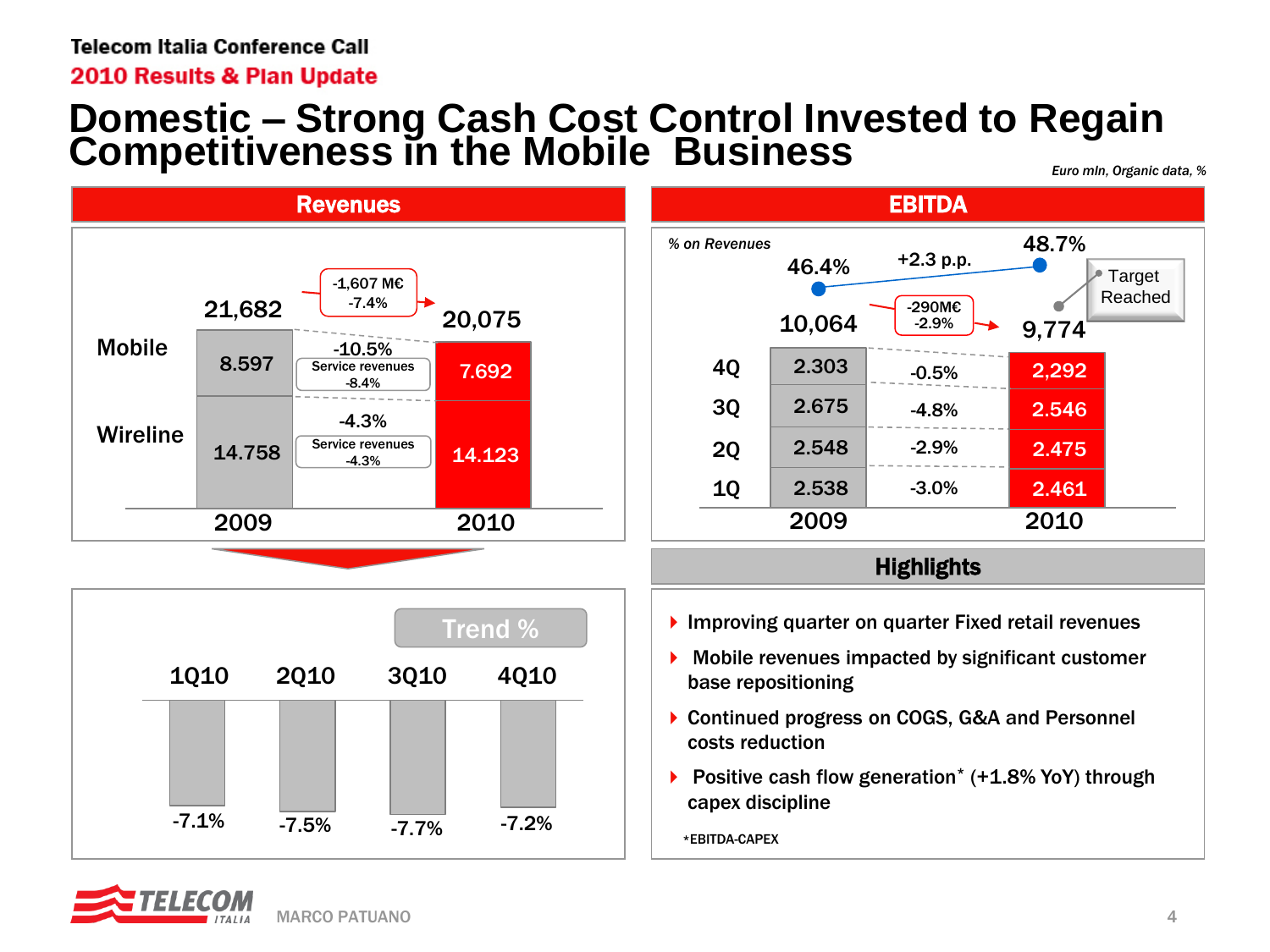2010 Results & Plan Update

## **Domestic Fixed: TI Access Performance**



### Wireline Retail Revenues Trend





#### **Highlights**

- Strong improvement in 2010 line losses trend
- ▶ 4Q10 line losses (233k) affected by :
	- **aggressive competitors' promos**
	- $\blacktriangleright$  reduction of TI advertising pressure
- ▶ TI confirms its focus on Quality of Service to sustain price premium

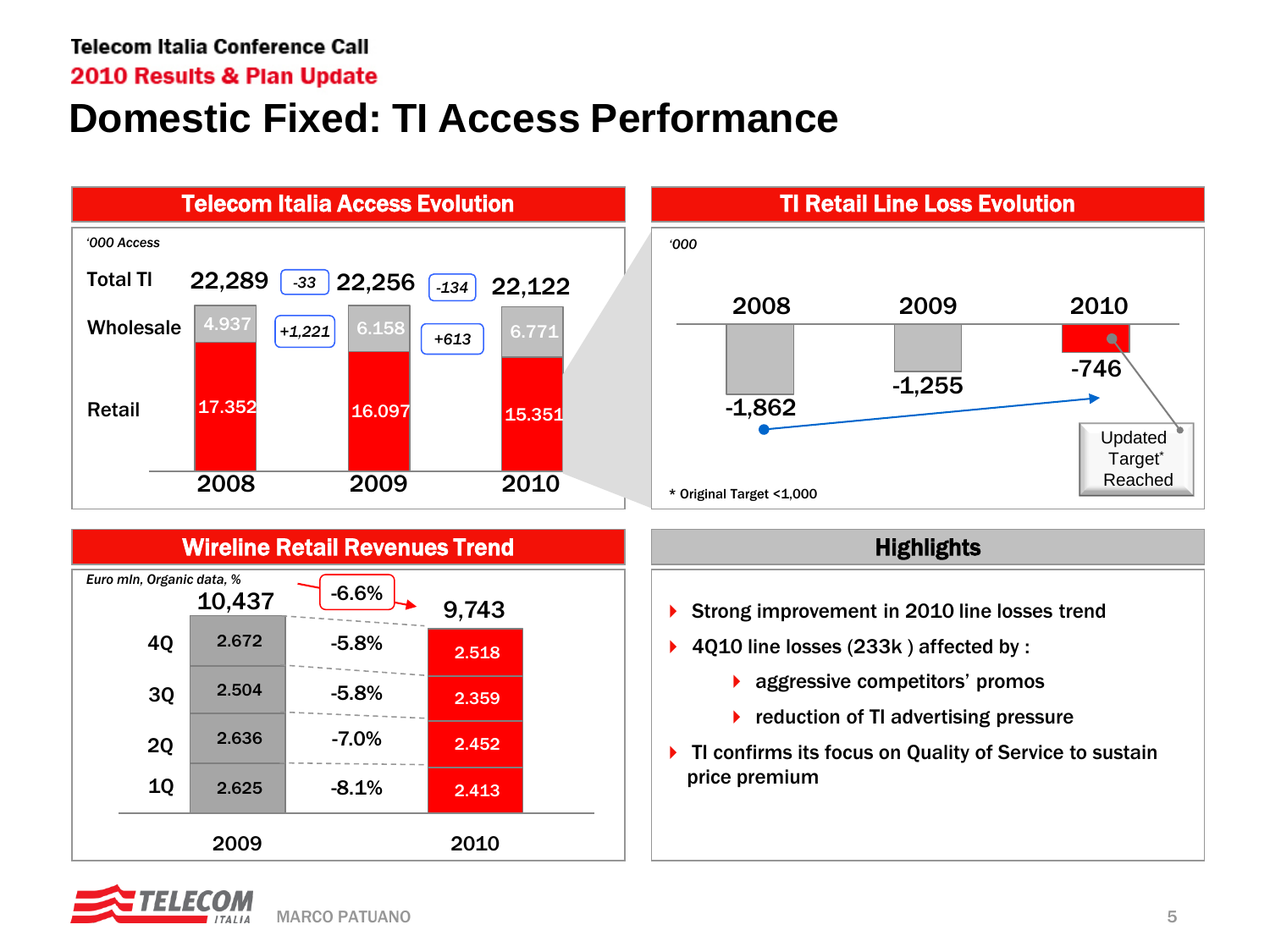2010 Results & Plan Update

# **Domestic Fixed: Focus on Broadband**



18.3 18.6

2009 2010

- ▶ 2010 ARPU supported by a strong increase of Flat offers penetration
- ▶ 4Q10 BB net adds affected by strong OLOs aggressiveness
- ▶ 4010 ARPU: competitive pressure in Top segment, stable in Consumer and Business



Broadband Service Revenues

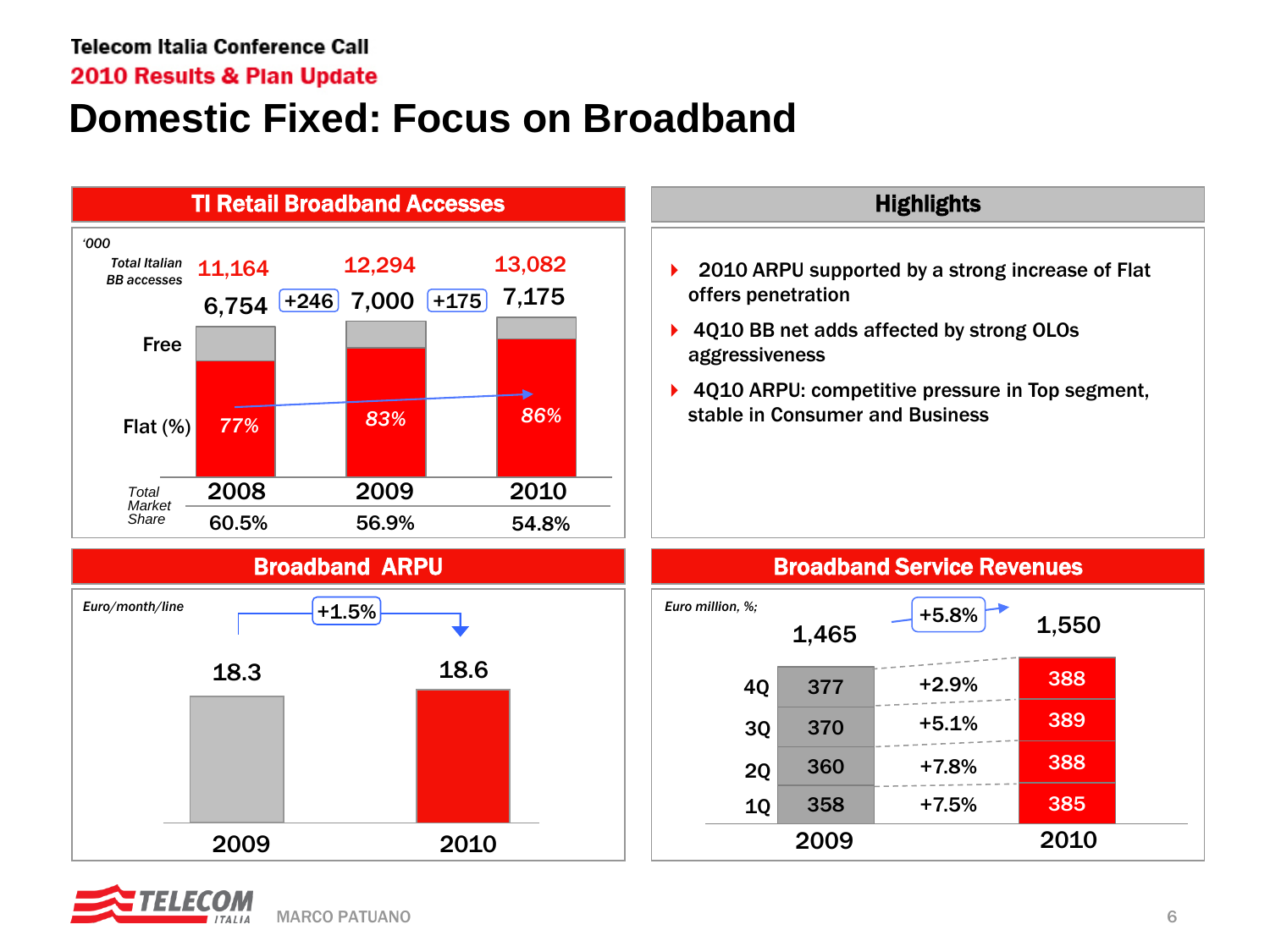2010 Results & Plan Update

# **Domestic Mobile: Customer Base Trend**



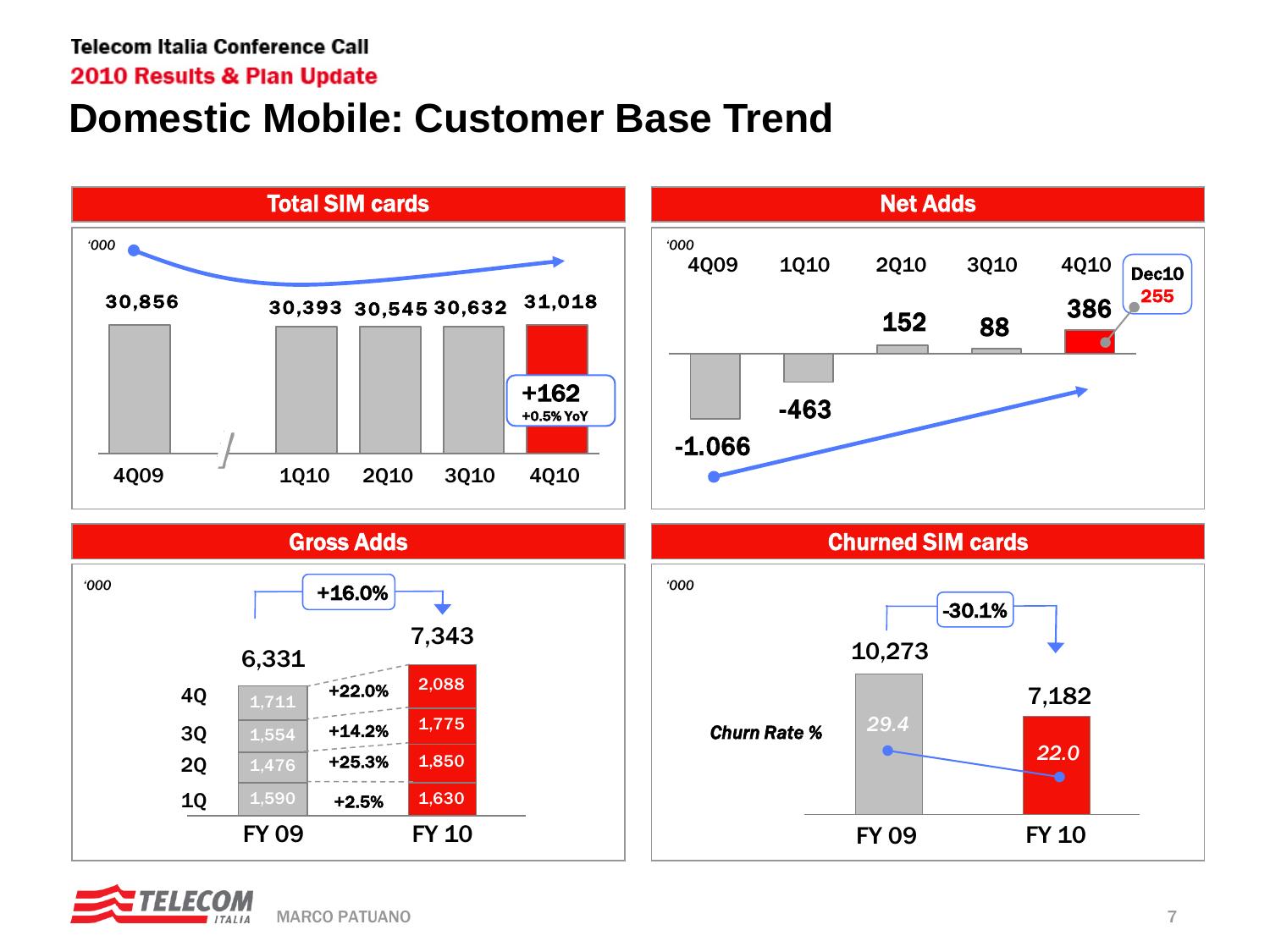#### 2010 Results & Plan Update

# **Domestic Mobile: Service Revenues Key Trends**



| <b>Outgoing Voice Revenues</b>                                                                         | <b>Traditional VAS (MSG) Revenues</b>                                     | <b>Interactive Revenues - YoY Change</b>                                                            |
|--------------------------------------------------------------------------------------------------------|---------------------------------------------------------------------------|-----------------------------------------------------------------------------------------------------|
| %<br>4Q10<br><b>1Q10</b><br><b>2Q10</b><br><b>3Q10</b><br>$-10,2%$<br>$-10,9%$<br>$-12,7%$<br>$-14,1%$ | %<br><b>2Q10</b><br>3Q10<br><b>1010</b><br>$-4,7%$<br>$-8,3%$<br>$-12,0%$ | Euro mln<br>4Q10<br>$+12.2%$<br>1.160<br>1.070<br>$-3,0%$<br>2010<br>2009<br>* Normalized Try & Buy |

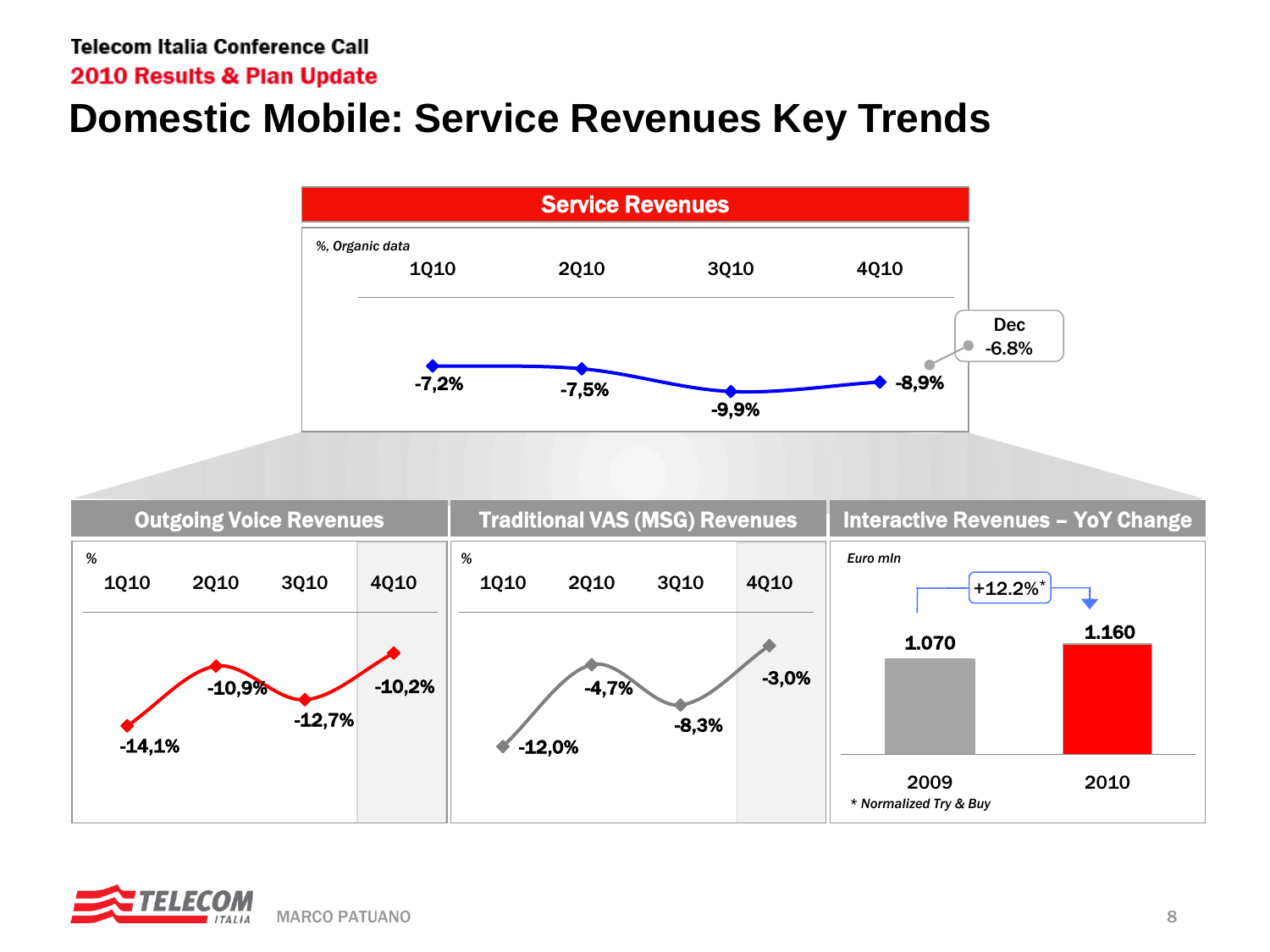#### 2010 Results & Plan Update

### **Mobile Business in 2010: Investing to be Back in the Market**



#### …with some execution shortfalls

- ▶ Aggressive Promos
- ▶ Reduced efficacy in high value customers lock-in
- ▶ Low focus on Messaging
- Limited use of handsets to increase CB loyalty and trigger BB Mobile revenue growth

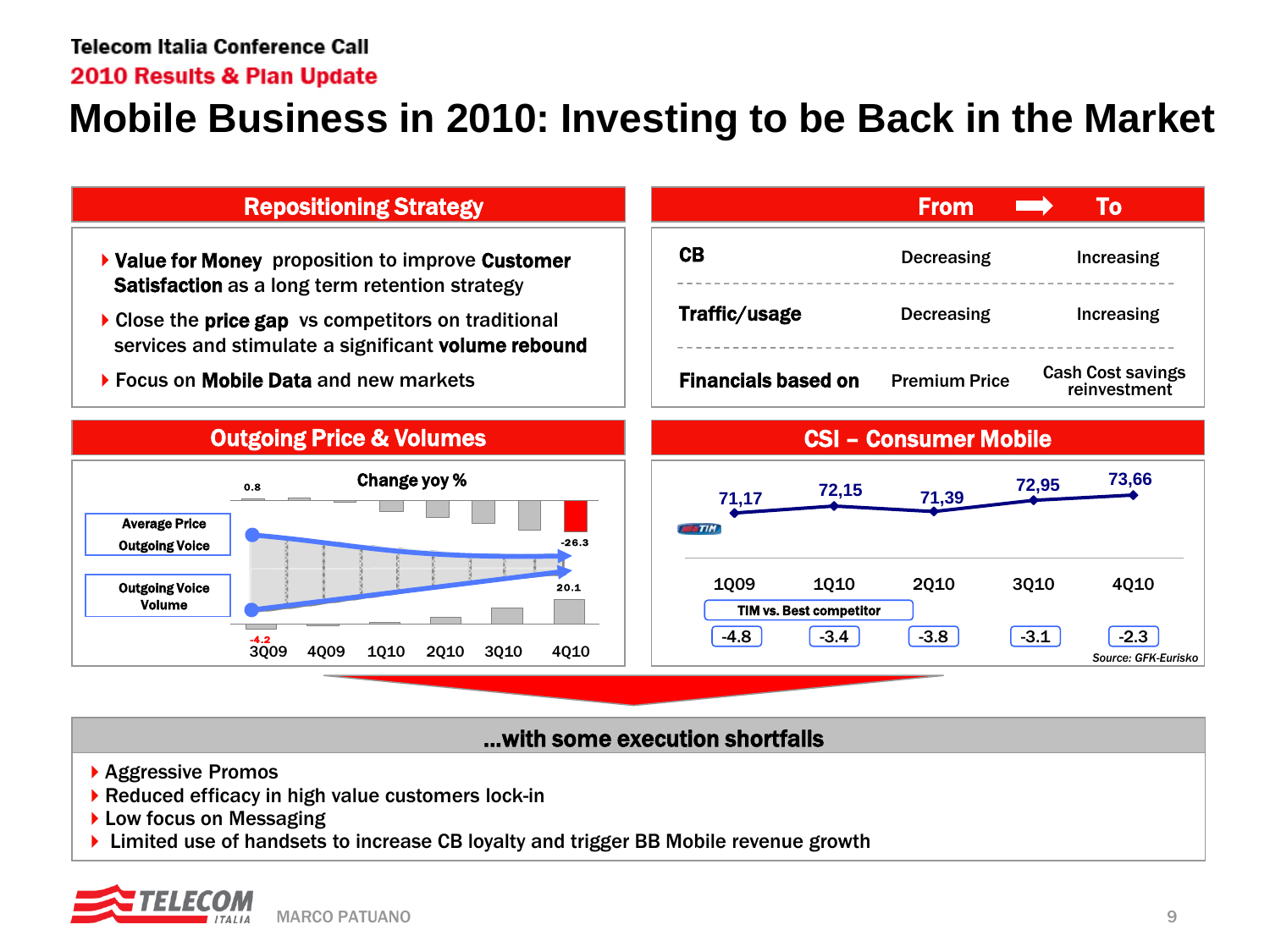2010 Results & Plan Update

### **Consumer Mobile Broadband: Big Screen "OK", Small Screen "Acceleration Needed"**



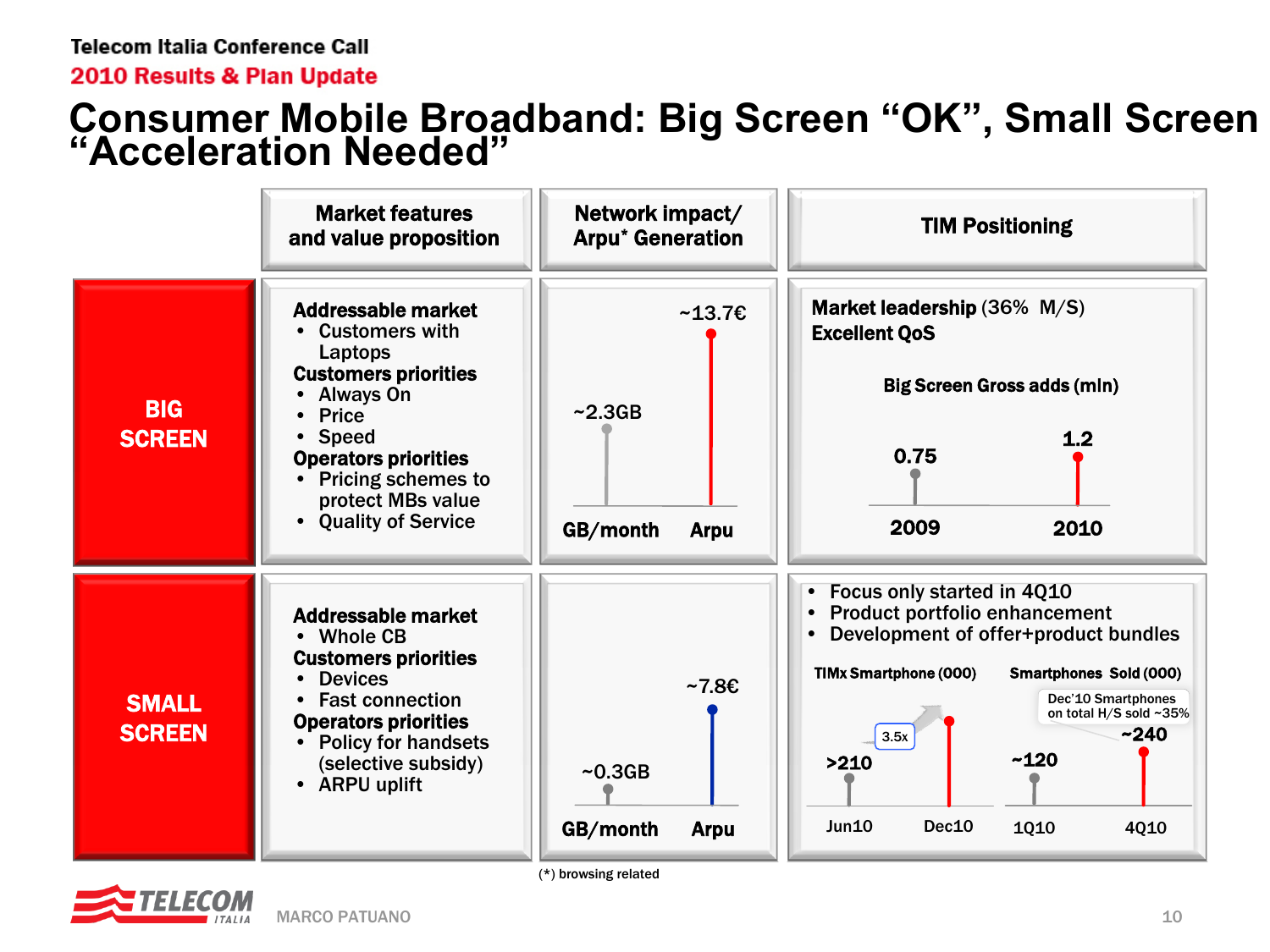- ▶ Telecom Italia Domestic 2010 Results
- Telecom Italia Domestic Plan
	- ▶ Mobile Business
	- ▶ Fixed Business
	- ▶ Innovative Services
	- ▶ Focus on 2011 Domestic EBITDA

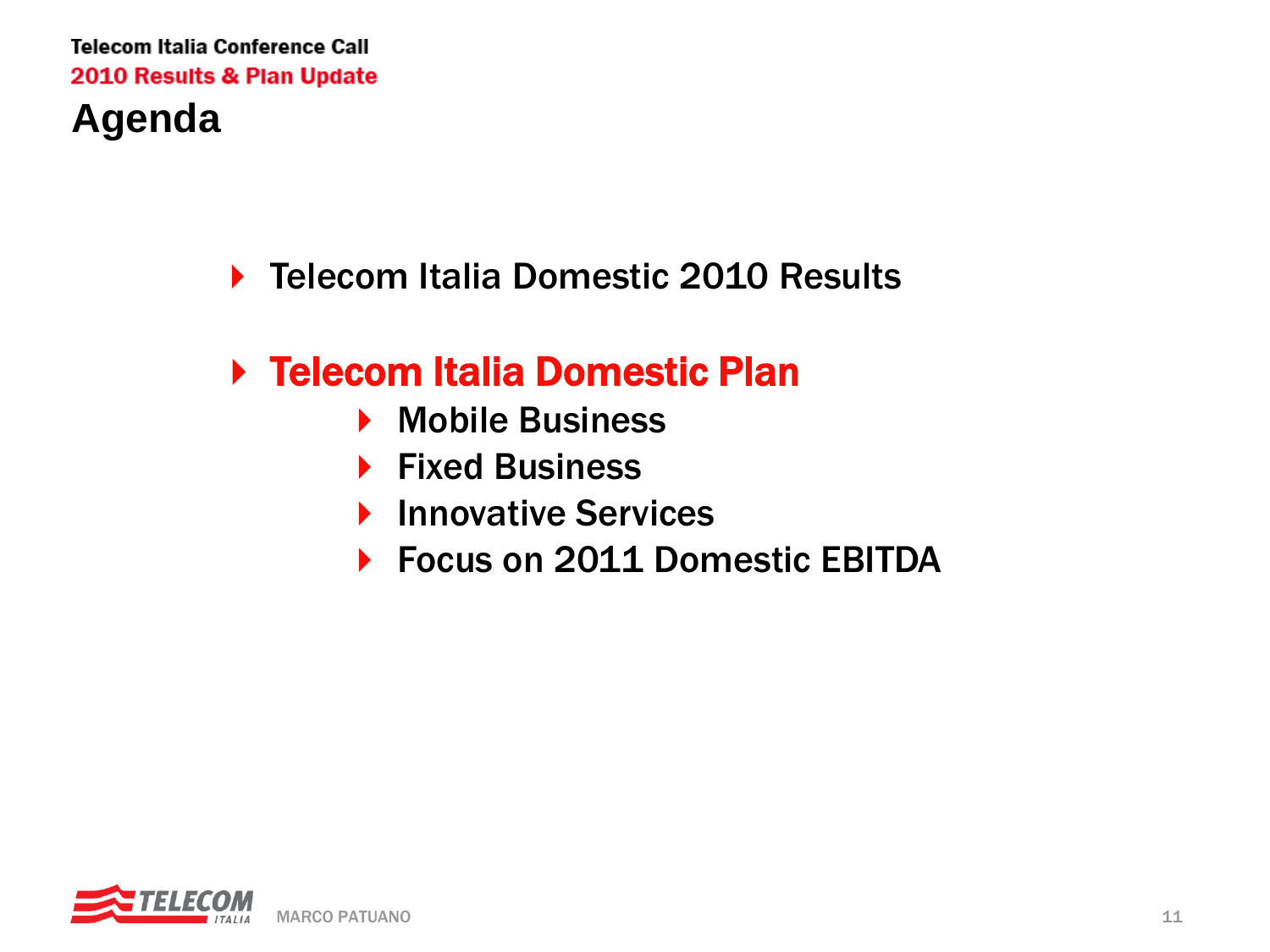2010 Results & Plan Update

## **Italian TLC Market Evolution and Competitive Scenario**



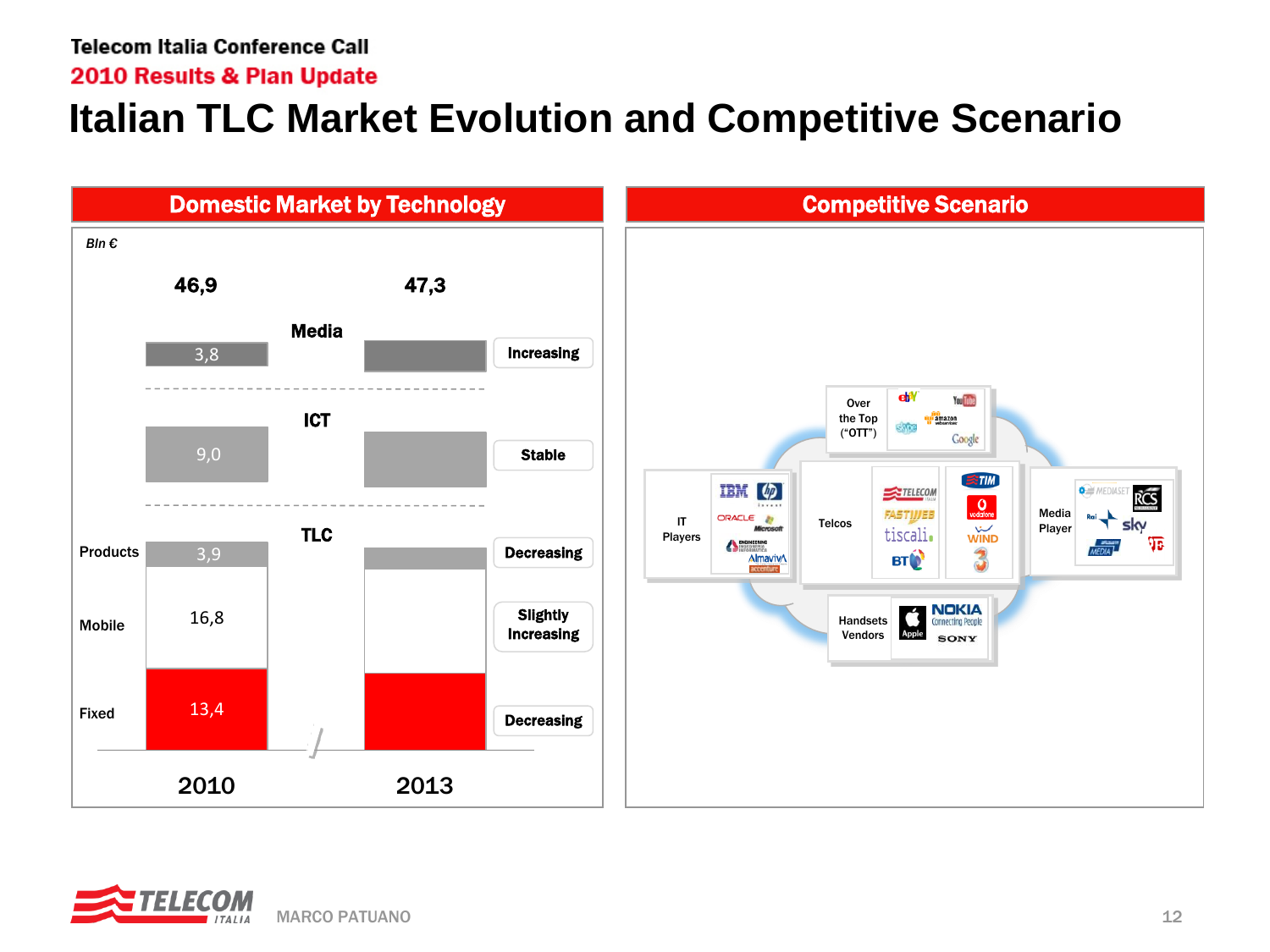2010 Results & Plan Update

### **Fixed and Mobile BB: Consumer Market Evolution**



### A fresh market still to be tapped Mobile BB is complementary to Fixed BB



\* Source: Between – Broadband Report July 2010, Company data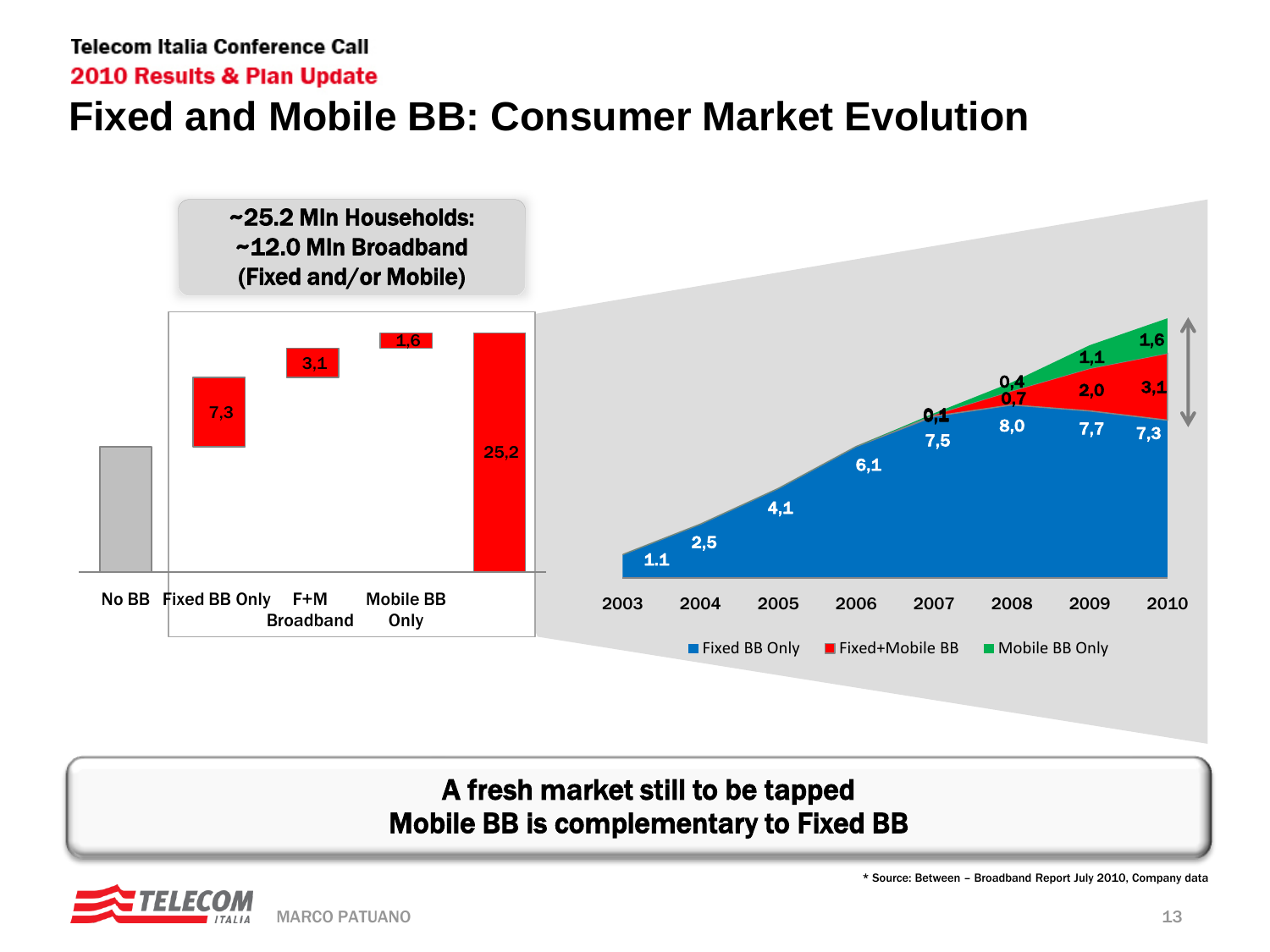- ▶ Telecom Italia Domestic 2010 Results
- ▶ Telecom Italia Domestic Plan
	- ▶ Mobile Business
	- $\blacktriangleright$  Fixed Business
	- **Innovative Services**
	- ▶ Focus on 2011 Domestic EBITDA

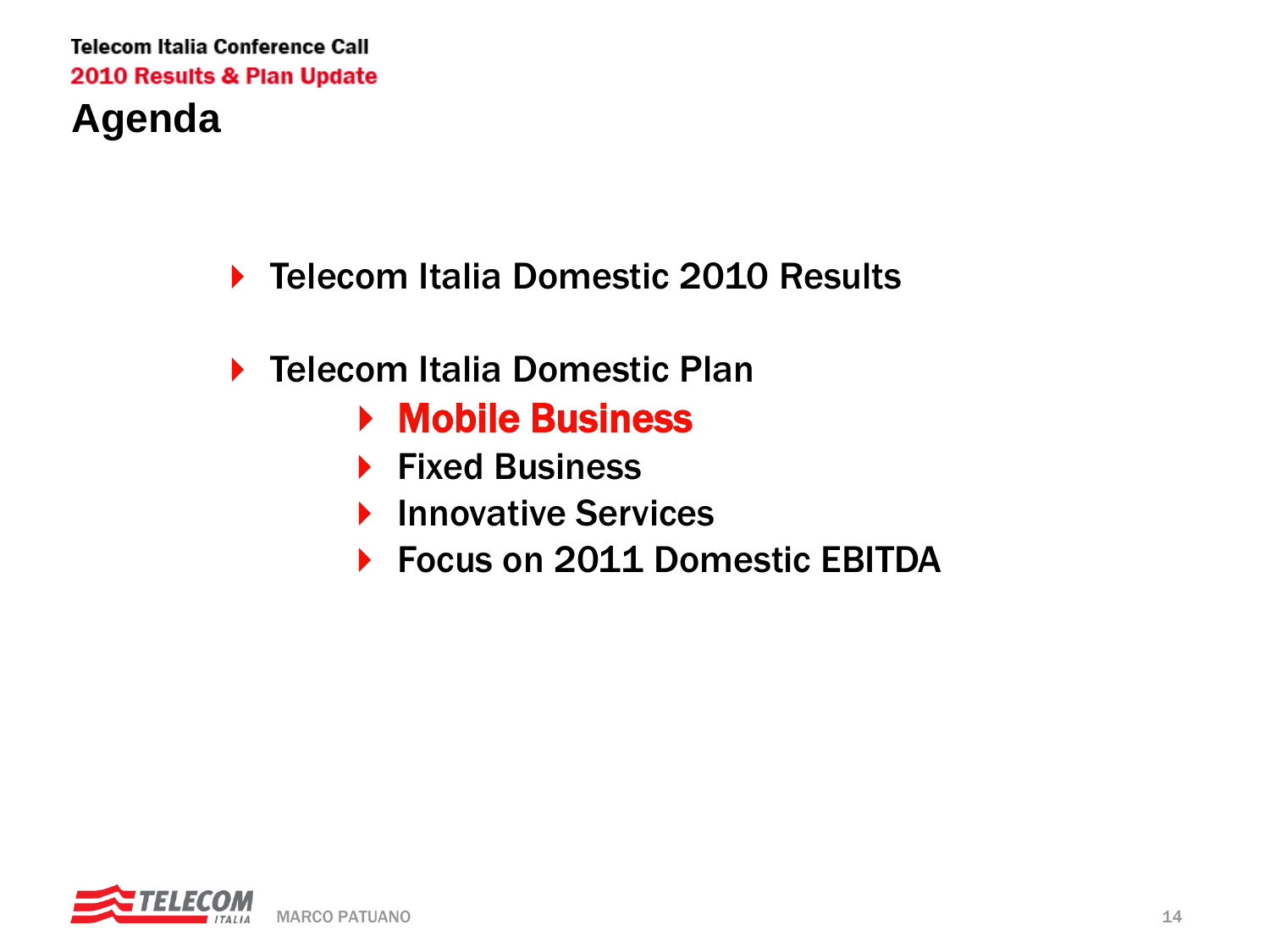2010 Results & Plan Update

### **Mobile: Traditional Core Services**

#### Objectives **Actions** Actions Actions Actions Actions Actions Actions Actions Actions Actions Actions Actions Actions GROWTH *(mln SIM)* Customer Base Mantain competitive pressure on gross adds, with ~33% **Stable** M/S limited use of promotional offers ~35 Moving towards MNP break-even  $31$   $-32$  $\bullet$ VALUE Strengthen the ▶ Offers segmentation: Lock-in offers for High Value 2010 2011 2013 Customer Base customers, continuous push on Community  $\blacktriangleright$  Push on bundle offers MNP Balance *(000)*  $\blacktriangleright$  Price per minute stabilization 2010 2011 2013 **SATISFACTION** ▶ Improve Customer Satisfaction and reduce = the gap vs. best competitor  $(0.4)$  $(0.9)$ VALUE ▶ Different promos for different clusters of ARPU *€/month* customers approached on a 1:1 basis CRM to Protect Maintain focus on loyalty and up-selling Slight with particular focus on High Value customers Value **Decrease** 19.7 Win-back valuable customers LOCK-IN ▶ Lock-in offers with Smartphone at favourable 2010 2011 2013 conditions

▶ Customer Pre-retention Unit for High Value customers

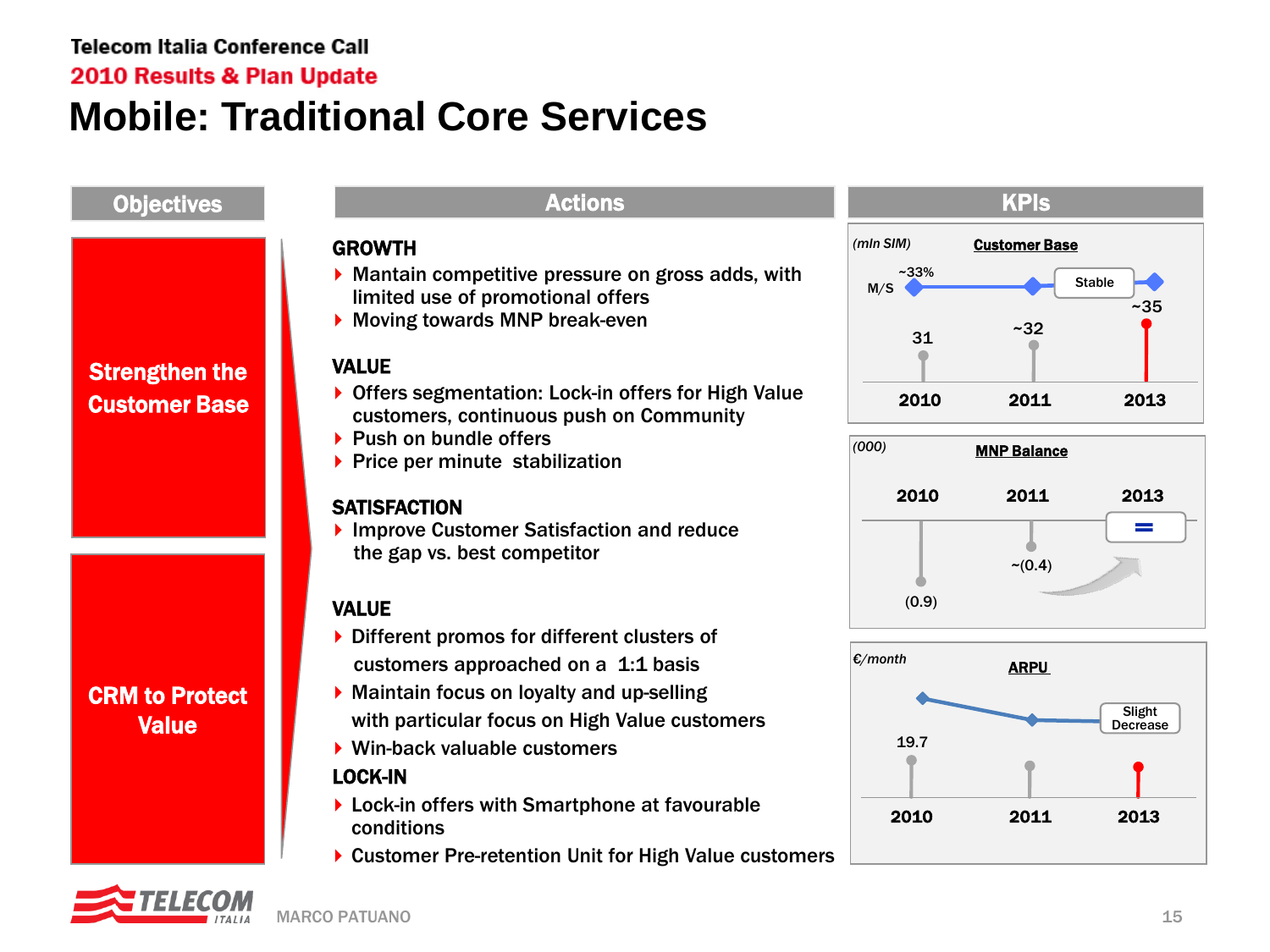# **Mobile Broadband Consumer: Catching Growth Opportunities**



<sup>\*</sup>Source: COCOM Report

#### Protect Leadership

- Maintain leadership in a 4 Players market
- ▶ Offers based on QoS (Priority) for Premium customers
- ▶ Push cross selling activities for ADSL consumers
- $\triangleright$  CRM plan to contrast inactivity/churn

#### Fully Exploit Growth Opportunities

- Strong presence in the handsets market
- $\blacktriangleright$  Keep subsidies under control
- ▶ Continuous push on "Tutto Compreso" with **Smartphones**
- ▶ Upselling on Customer Base
- ▶ New markets opportunities: Tablet, e-readers
- ▶ Apps as Mobile Internet: boost on TIMStore (synergy with TEF)





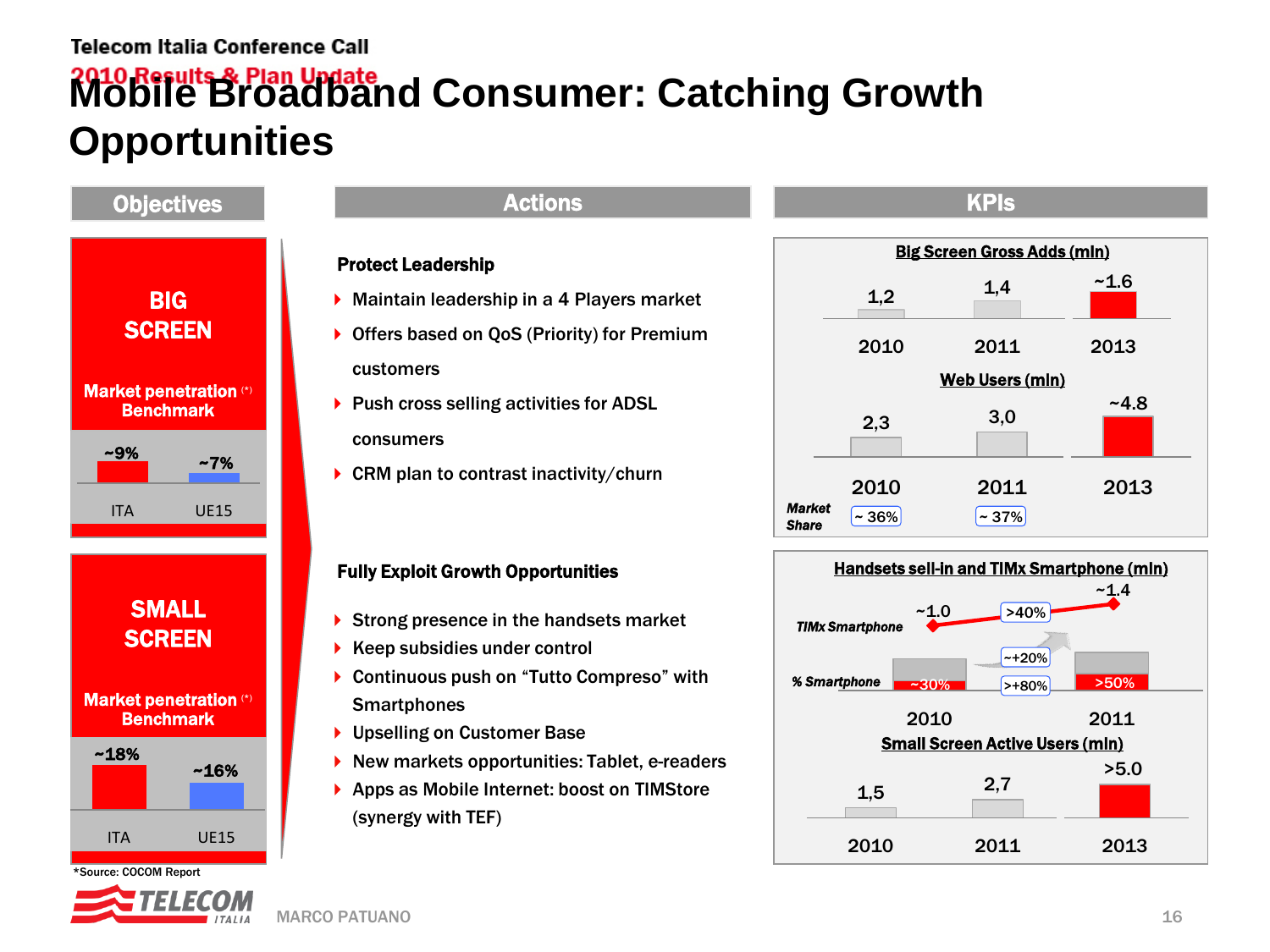- ▶ Telecom Italia Domestic 2010 Results
- ▶ Telecom Italia Domestic Plan
	- ▶ Mobile Business
	- ▶ Fixed Business
	- **Innovative Services**
	- ▶ Focus on 2011 Domestic EBITDA

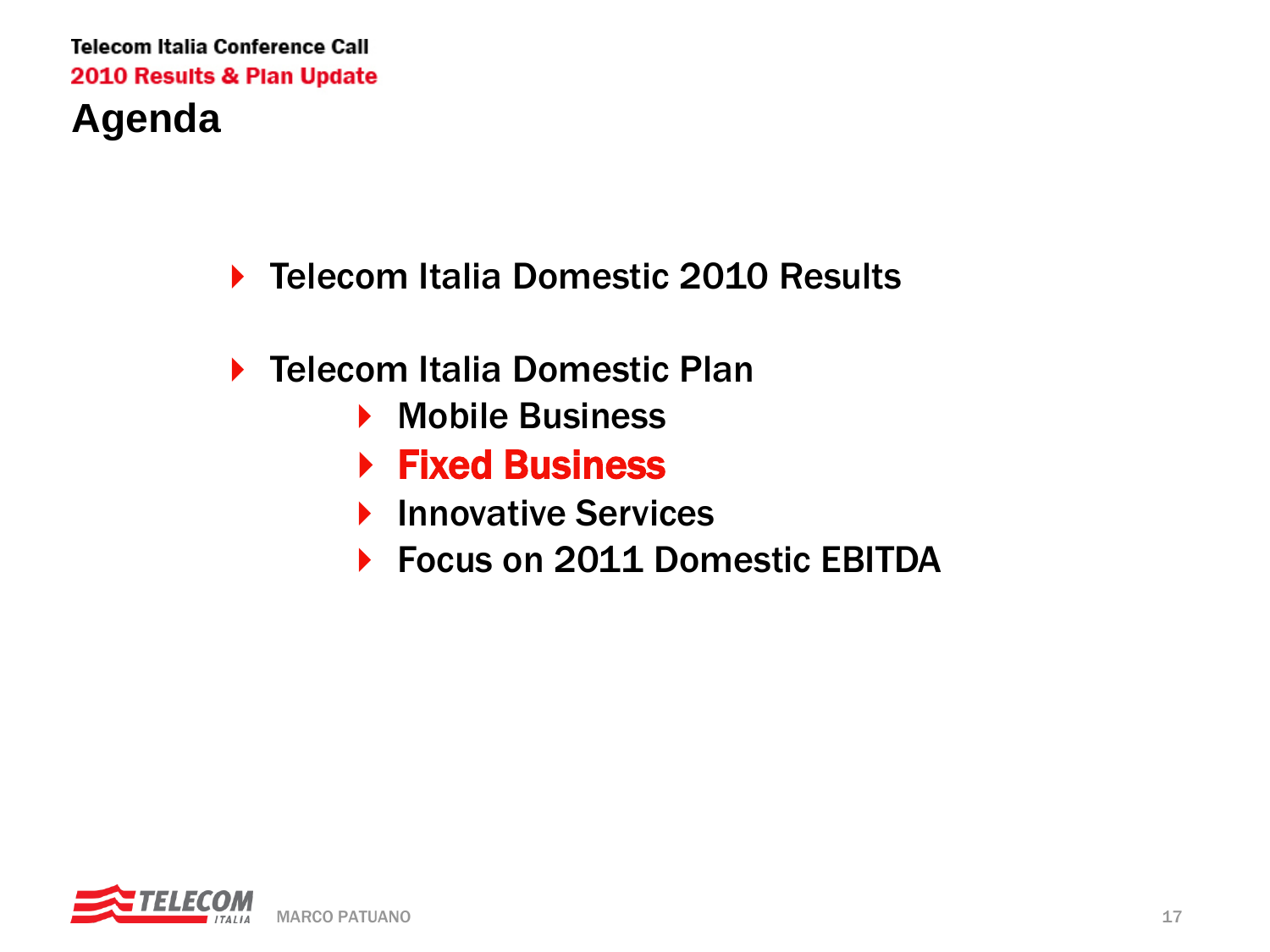2010 Results & Plan Update

## **Fixed: Continued Access Value Protection**



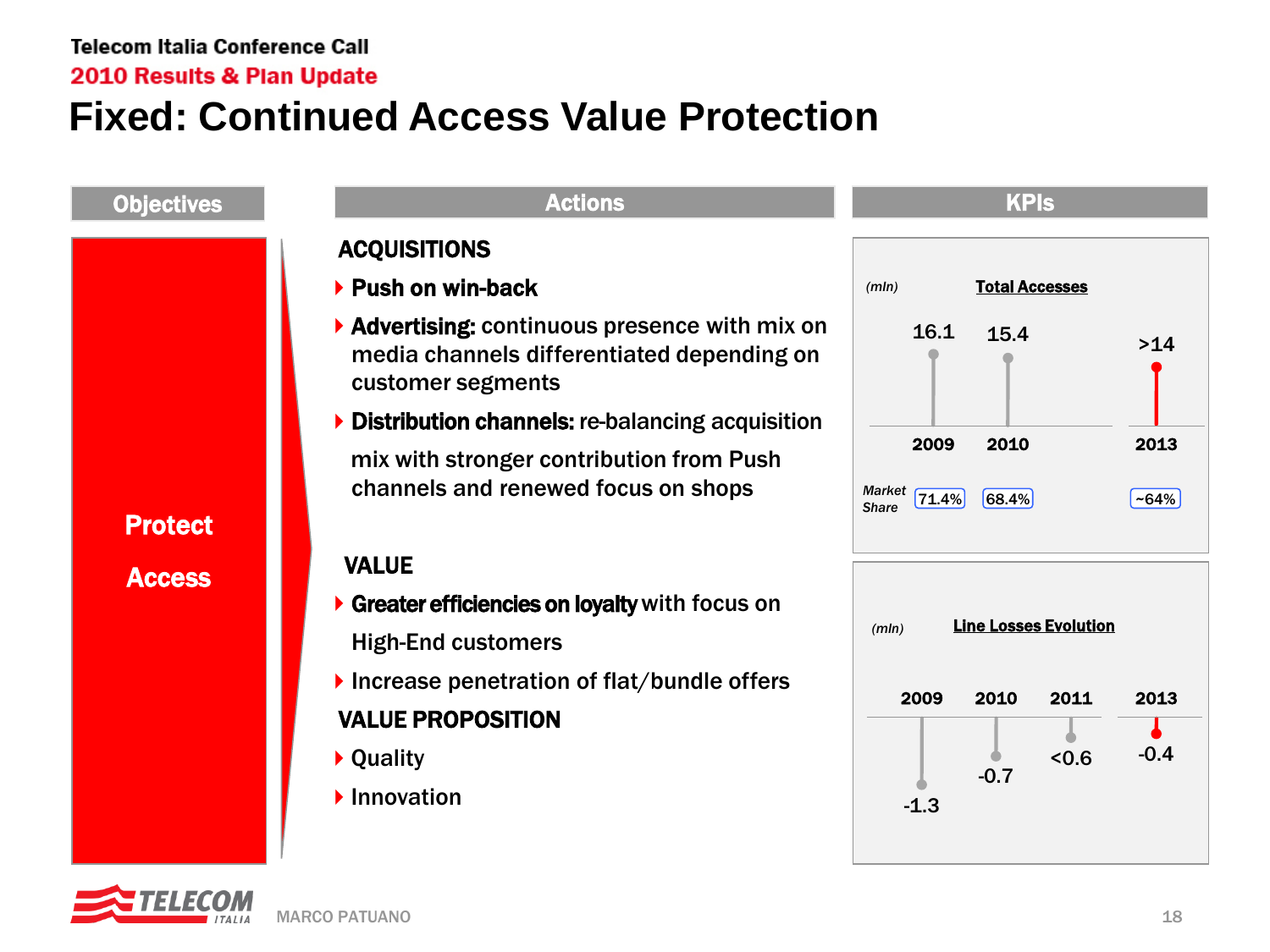2010 Results & Plan Update

# **Fixed Broadband: Leveraging on Innovation**



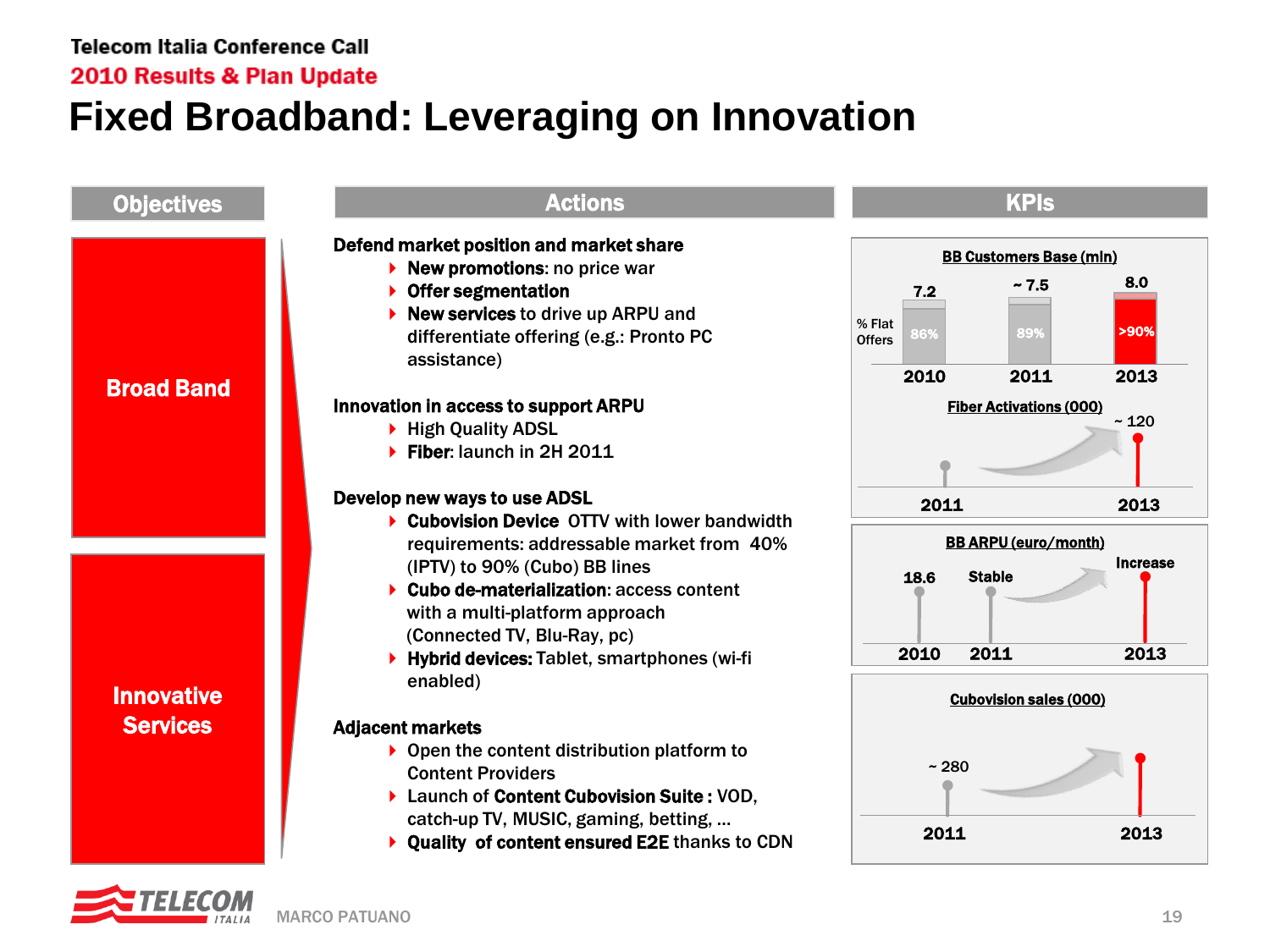- ▶ Telecom Italia Domestic 2010 Results
- ▶ Telecom Italia Domestic Plan
	- ▶ Mobile Business
	- ▶ Fixed Business
	- **Innovative Services**
	- ▶ Focus on 2011 Domestic EBITDA

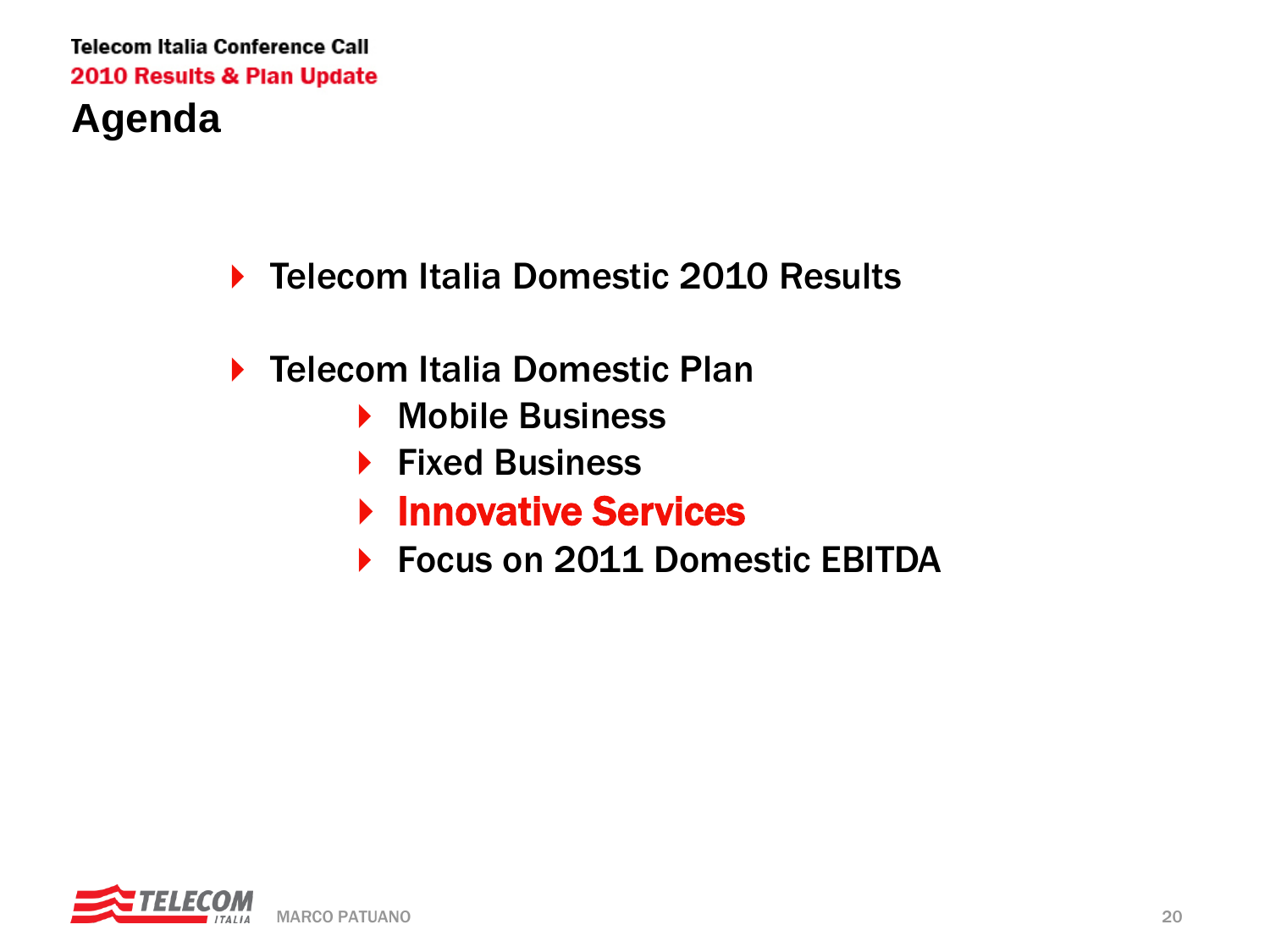# **Business Segment: Innovative Integrated Approach Confirmed**

| <b>Objectives</b>                                                        | <b>Actions</b>                                                                                                                                                                                                                                                                                                                                   | <b>KPIs</b>                      |                                                      |                              |
|--------------------------------------------------------------------------|--------------------------------------------------------------------------------------------------------------------------------------------------------------------------------------------------------------------------------------------------------------------------------------------------------------------------------------------------|----------------------------------|------------------------------------------------------|------------------------------|
| <b>Defend</b><br><b>Value</b>                                            | Leverage on Impresa Semplice distinctive<br>branding in the SME market                                                                                                                                                                                                                                                                           | Market share on fixed access (%) |                                                      |                              |
|                                                                          | $\blacktriangleright$ Improve quality<br>Develop F-M Integrated Systems (single<br>billing, single caring)<br>Increase line winback rate from OLO's                                                                                                                                                                                              | 69.4<br>2010                     | ~568<br>2011                                         | ~56<br>2013                  |
| Ramp-up in<br><b>Innovative</b><br><b>Services</b><br><b>Penetration</b> | ▶ Push on mobile BB penetration<br>Encourage IT services adoption rate through<br>bundle with our best selling integrated offer                                                                                                                                                                                                                  |                                  | Market share on mobile human lines (%)<br>~146       | ~148                         |
| <b>Evolve towards</b><br>the Cloud<br><b>Computing</b><br>model          | $\triangleright$ Further develop TLC + IT solutions of laaS and<br>PaaS through the E2E control of the network<br>$\triangleright$ Develop offerings for vertical markets<br>$\triangleright$ Go-to market partnership with system<br>integrators w/o infrastructures<br>▶ Upgrade IT delivery and assurance processes<br>to the Telco standards | 2010<br>818<br>2010              | 2011<br><b>ICT Revenues (€mln)</b><br>$+22%$<br>2011 | 2013<br>Cagr '10-'13<br>2013 |

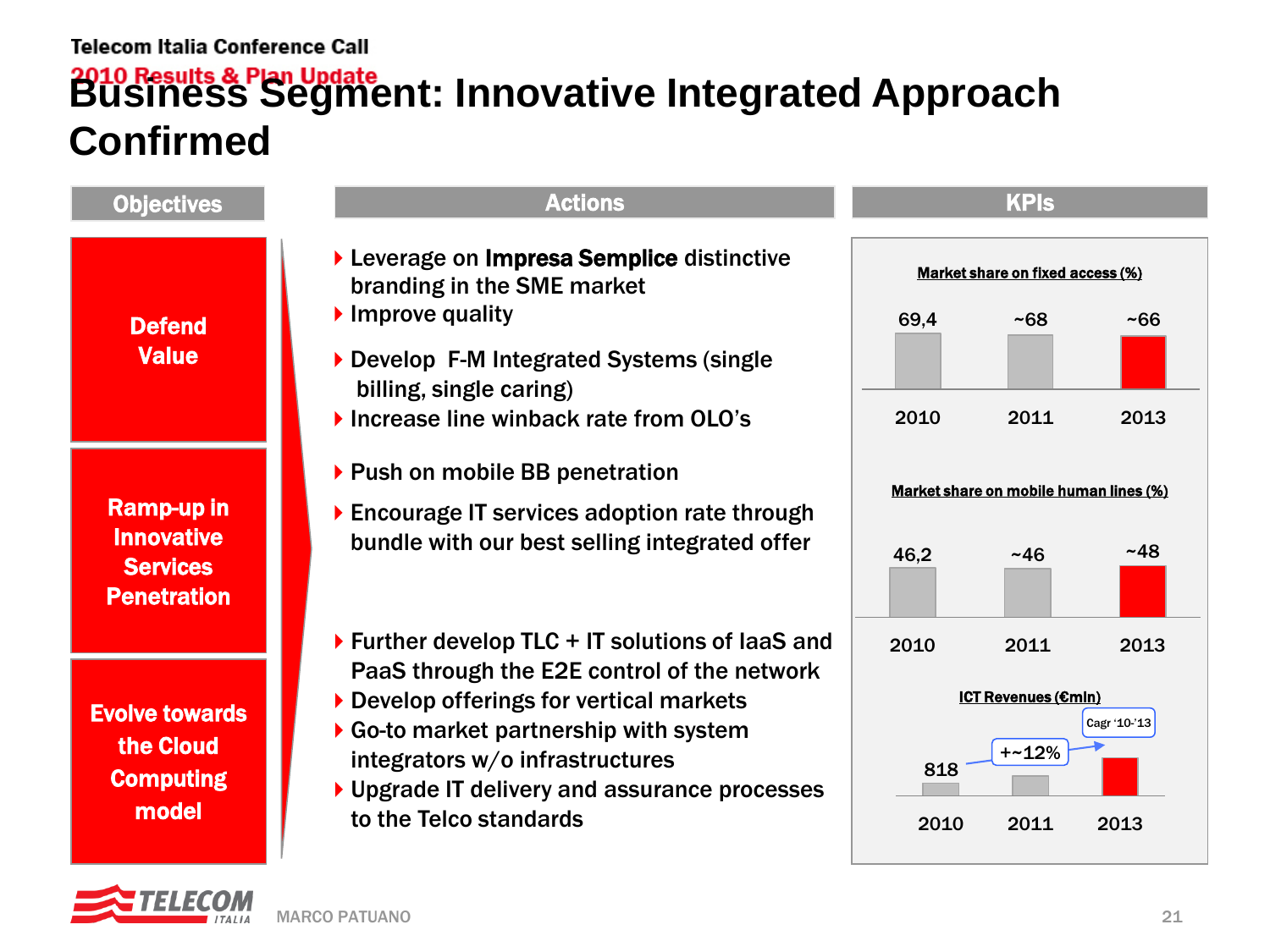- ▶ Telecom Italia Domestic 2010 Results
- ▶ Telecom Italia Domestic Plan
	- ▶ Mobile Business
	- ▶ Fixed Business
	- **Innovative Services**
	- ▶ Focus on 2011 Domestic EBITDA